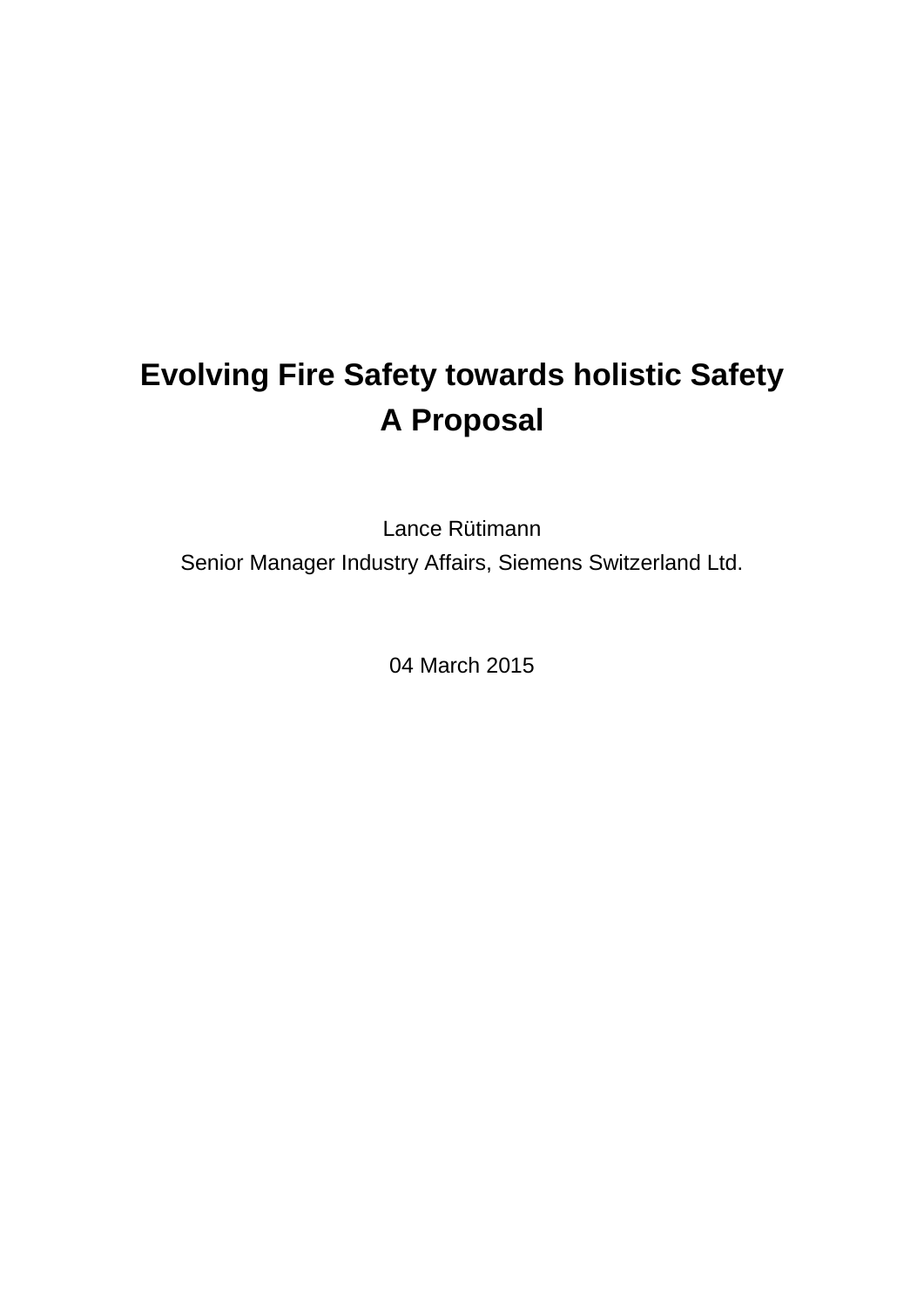#### **TABLE OF CONTENTS**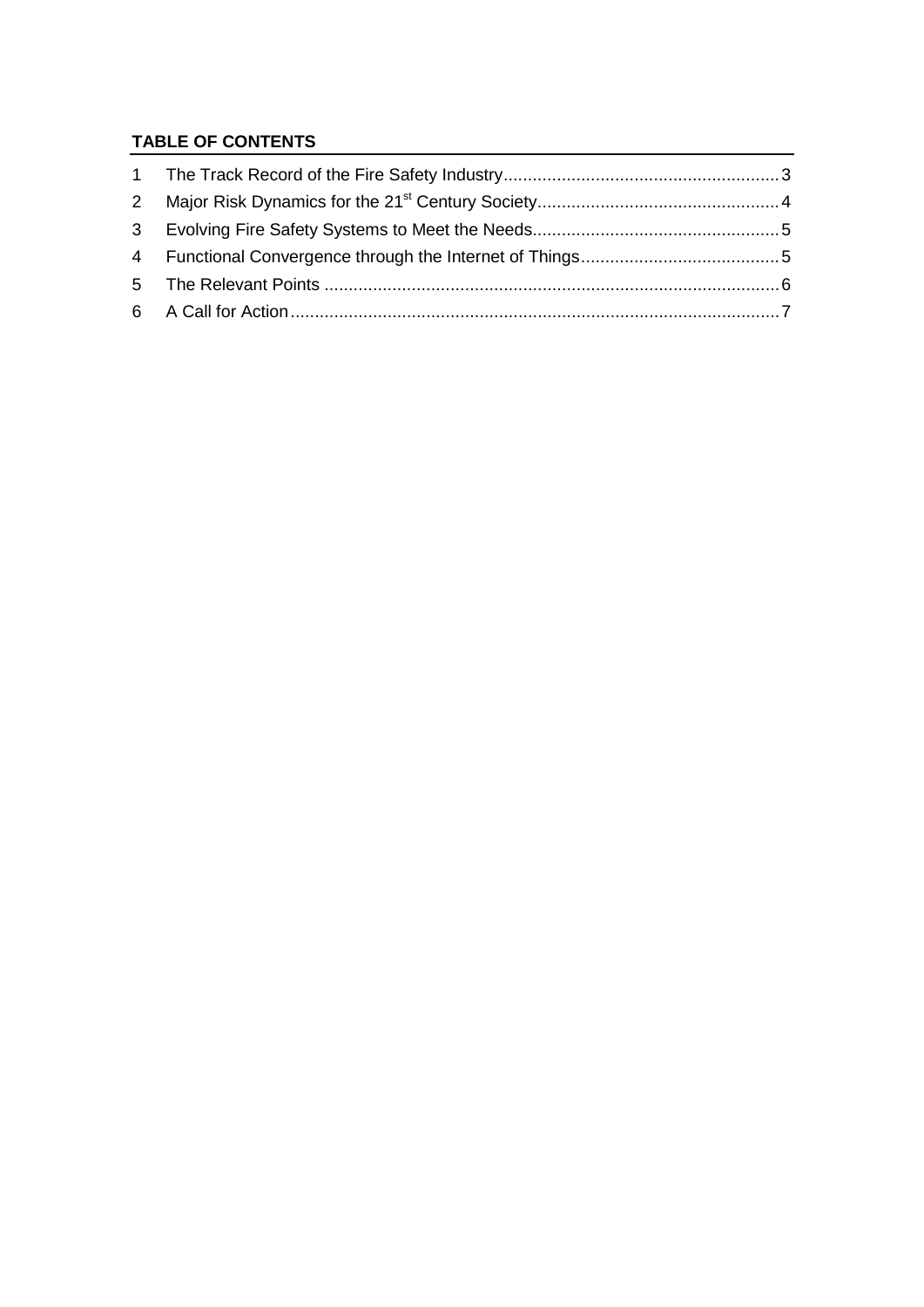#### <span id="page-2-0"></span>**1 The Track Record of the Fire Safety Industry**

During the past 60+ years, there has been a multiple of technical evolutions in the protection of lives and assets from the dangers of fire. We have come a long way in the development and implementation of products, systems, standards, codes and legislation that are designated to keep us safe from the dreadful harm that a fire inflicts. Today's manufacturers, installers, engineers and service companies are high-tech operations. Public and private research institutions have gained important and significant insights into fire and its many facets. Industry associations have put enormous efforts into collecting, documenting and disseminating knowledge. Subject matter experts coming from various stakeholders have invested a phenomenal amount of time in the writing of standards and codes of practice. Legislators and regulators have come to rely on the industry as a whole including its associations in defining laws, regulations and codes for all parties involved, specifically building owners and operators.

During the past 60+ years, it is conceivable that on a global basis over 500 thousand lives have been saved together with a higher number of avoided physical injuries and psychological trauma. Add to this consideration the sorrow and pain that was not inflicted on the families and friends of those saved and unharmed. On top of this is the avoided monetary impact that would have amounted to billions of EUR/USD for society. From this perspective there have been strides in success also in light of the remaining many lives still lost each year with the previously outlined causative effects.

During the past 60+ years, technology has in a very broad sense been the key driver in the development and evolution of our society. This fact is not new. However looking specifically at construction, communication, electronics and software, the fire safety industry has played a major role during this evolution. For example, new construction technology led to challenging structures that in turn required new means to protect occupants from fire events. The extensive accessibility to cost-effective electronics and software enabled the development and broad use of smoke detectors that allowed building owners to economically monitor their buildings round the clock for fire conditions. One advance led to another and another and continues to do so.

During the past 60+ years, the industry as whole has built up the resources, skills, competencies and knowledge to meet the objective of both avoiding uncontrollable fires as well as continually reducing the impact of fires on lives and assets. Less and less people experience a fire in their lives and of those who have, only a small number ever came into contact with the fire or its by-products. This means they left the building unharmed. Our most important objective was met. Within our respective roles as scientists, engineers, consultants, product developers, installers, field technicians, standards writers, etc., we not only maintain the acquired expertise to protect, but we continue to expand it. The world is measurably safer because of what we do. An inseparable part of our efforts within the fire safety industry is to continue our search for improved and new ways to reliably detect fires, provide occupants guidance to safe areas and inform intervention forces on the type, location and magnitude of a fire.

The point I wish to make here is that in the past  $60+$  years a revolution has been going on. During this time the fire safety industry grew and evolved into new areas, taking on new challenges and providing answers for all the aspects I listed in the beginning; technical, knowledge, regulatory, etc.. I conclude, we are experts in safeguarding people and we have decades of experience to substantiate this claim. I propose that this evolution is not over. Built on the foundation of our success and expertise, we have the potential to expand our scope in safeguarding lives and property.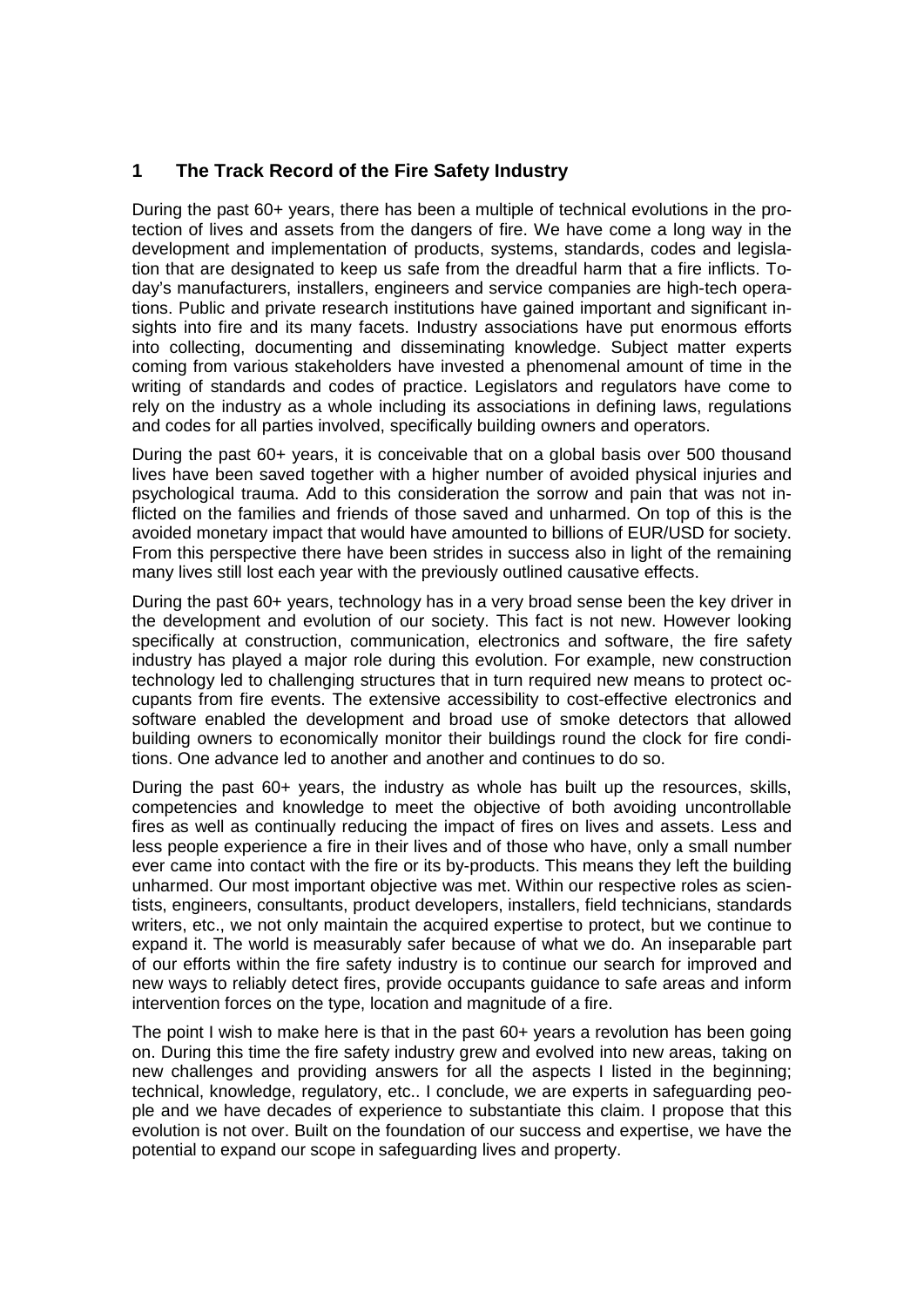## <span id="page-3-0"></span>**2 Major Risk Dynamics for the 21st Century Society**

In the  $21<sup>st</sup>$  century, our most basic needs as individuals and a society for protection against endangerment of life, limb and property have not changed. Those familiar with Prof. Maslow's pyramid will support the statement that any society (modern or otherwise) requires safety in order to secure its existence. We empower organisations and people with expertise to put measures in place to keep individuals and society safe.

Yet there are three fundamental aspects to consider in understanding what this means for us today:

- 1. Both new and evolved technologies pose new threats. Within the last few years, large scale chemical explosions or train derailments with dangerous goods have been known to take out the better part of towns. Society perceives sufficient protective measures to be in place to avoid such hazards, or at least keep them under control. Experience has shown that these measures are not always sufficient. Even the experts are challenged with situations that they did not expect or foresee, because technology was implemented before we knew what could happen. This is part of our continuous learning curve.
- 2. Society is also going through an evolution. We are confronted with levels of urbanization and a population that is growing and aging, the likes of which we have never seen before. In cities and agglomerations, there are simply more people per square kilometre than what existed in the past. Intervention and rescue forces experience surmounting complications in getting to a hazard scene in time to deploy the necessary measures, before lives are lost or significant damage is caused. An event in or near a city can easily endanger hundreds or even thousands of lives.
- 3. Due to technological advances and changes in our society, there is a causal shift in the combination of the types, complexity and damage potential of hazards. This is best explained by what I call the "Event Metamorphous Model". This model describes how individual events interact thereby creating a "Meta Event". The management of such Meta Events can be extremely difficult and challenging during planning and moreover during response, because each singular event can have a multitude of variables that interact with other event variables in a catalytic manner.

What all of this means is, that there is a dynamic in the risk potential that we cannot always control. The key outcome of any risk assessment is the Probability and Impact analysis that informs us on the Magnitude. We can infer from the above that both "Probability" and "Impact" have increased and will continue to do so. Consequently "Magnitude" has undergone a significant increase relative to the past and will also continue to do so. Such risk assessments will evidently exhibit that the kinds, types and sources of dangers are clearly not limited to fire events. Therefore, as technology advances, society evolves and complexity grows, comprehensive efforts are needed to analyse, identify, understand and quantify these dangers to enable us to develop and implement protective measures.

What does this have to do with the fire safety industry?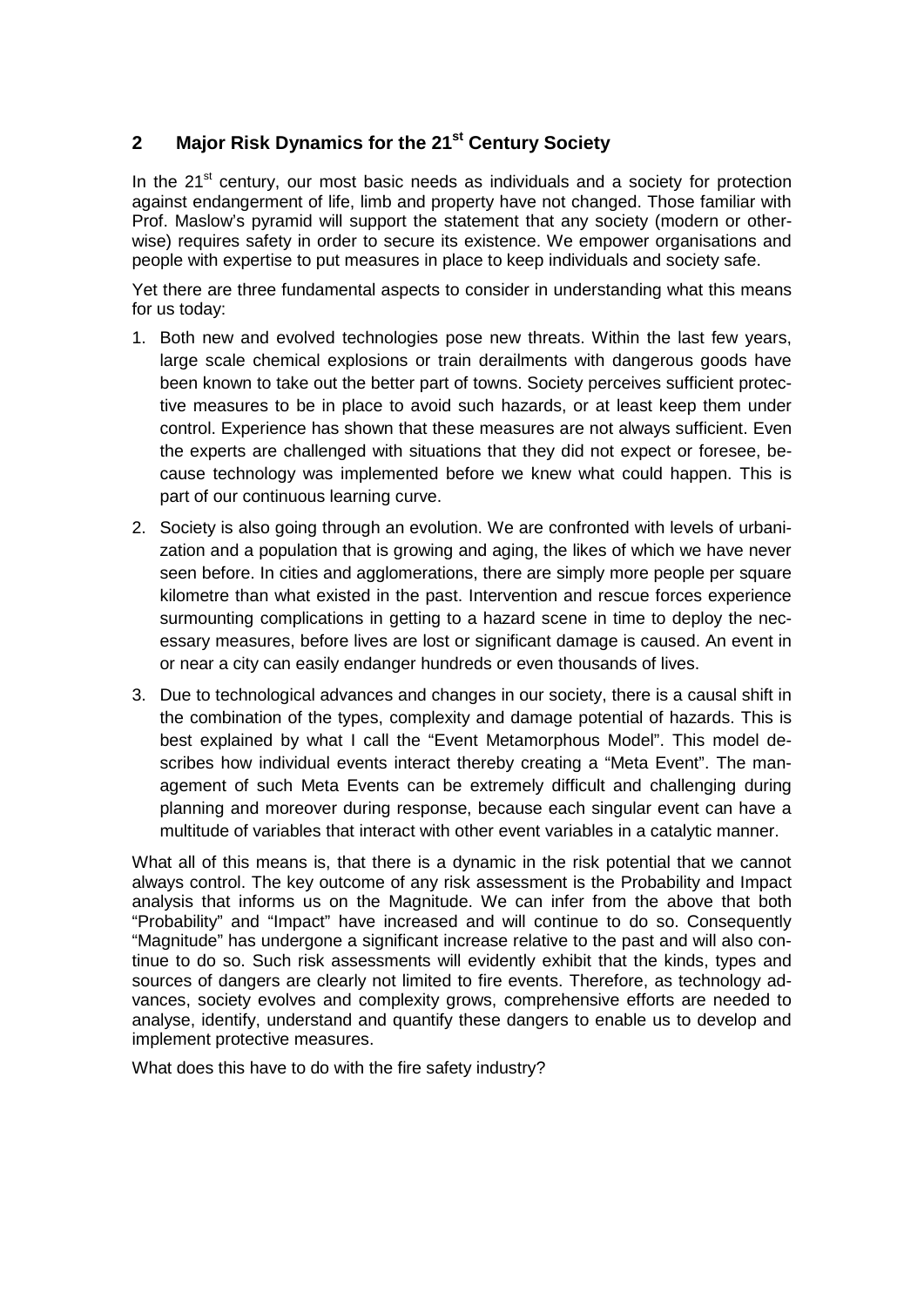## <span id="page-4-0"></span>**3 Evolving Fire Safety Systems to Meet the Needs**

This points us in the direction of a more holistic kind of safety. The issue is not about diverting attention and resources away from fire safety. It is however about amending today's safety measures to appropriately address the new risk situation. These measures must be based on the principles of Detection, Initiation, Evaluation, Notification and Signalisation. Our expertise is needed!

A fire detection and alarm system is in line with this principle. Further, these systems are one of the most regulated and hence secure systems in any building. Because of long-standing, tried and tested standards respectively codes of practice, certified products and system components along with skilled experts, fire detection and alarm systems demonstrate the highest levels of resilience, availability and redundancy. The number of lives saved and the avoidance of damage to buildings and infrastructure is proof of the dependable substance of these systems even under harsh conditions.

Taking all of the above into consideration, I conclude that an evolution of fire detection and alarm systems (FDAS) into danger detection and management systems (DDMS) is a logical and needed development. Such a system would for example include functions for detection of chemical, biological, radioactive and other threats, provide guidance for occupants to safe areas as well deliver information to intervention forces. A DDMS would also tie in other building systems and resources by tapping into their emergency functions as needed. The "Emergency Mode" concept would be a new approach in product and system development and design that would open new possibilities for building owners, engineers and so on.

Have I been able to convince you that a pro-active step of the fire safety industry into the direction of holistic safety is the right thing to do? And that we have the skills, knowledge and competencies to be successful? Is my reasoning clear enough?

## <span id="page-4-1"></span>**4 Functional Convergence through the Internet of Things**

If not, then there is another imperative reason. If you follow the market development "Internet of Things" (IoT), then you will know that communication is providing the foundation for the next level of convergence. Connecting systems together has been around for over 40 years, but these connections are more or less limited to the automation level. Interactions at a sensor and actor level are even more limited if different vendors are used. IoT is an environment where all things exist in an interconnected world. The definition published in Wikipedia is:

*[1](#page-4-2) The Internet of Things (IoT) is the network of physical objects or "things" embedded*  with electronics, software, sensors and connectivity to enable it to achieve greater *value and service by exchanging data with the manufacturer, operator and/or other connected devices. Each thing is uniquely identifiable through its embedded computing system but is able to interoperate within the existing Internet infrastructure.* 

For the purpose of this document, the term "Internet" is understood as a technological platform that can be public or private with regards to accessibility.

-

<span id="page-4-2"></span><sup>&</sup>lt;sup>1</sup> Source[: https://en.wikipedia.org/wiki/Internet\\_of\\_Things](https://en.wikipedia.org/wiki/Internet_of_Things)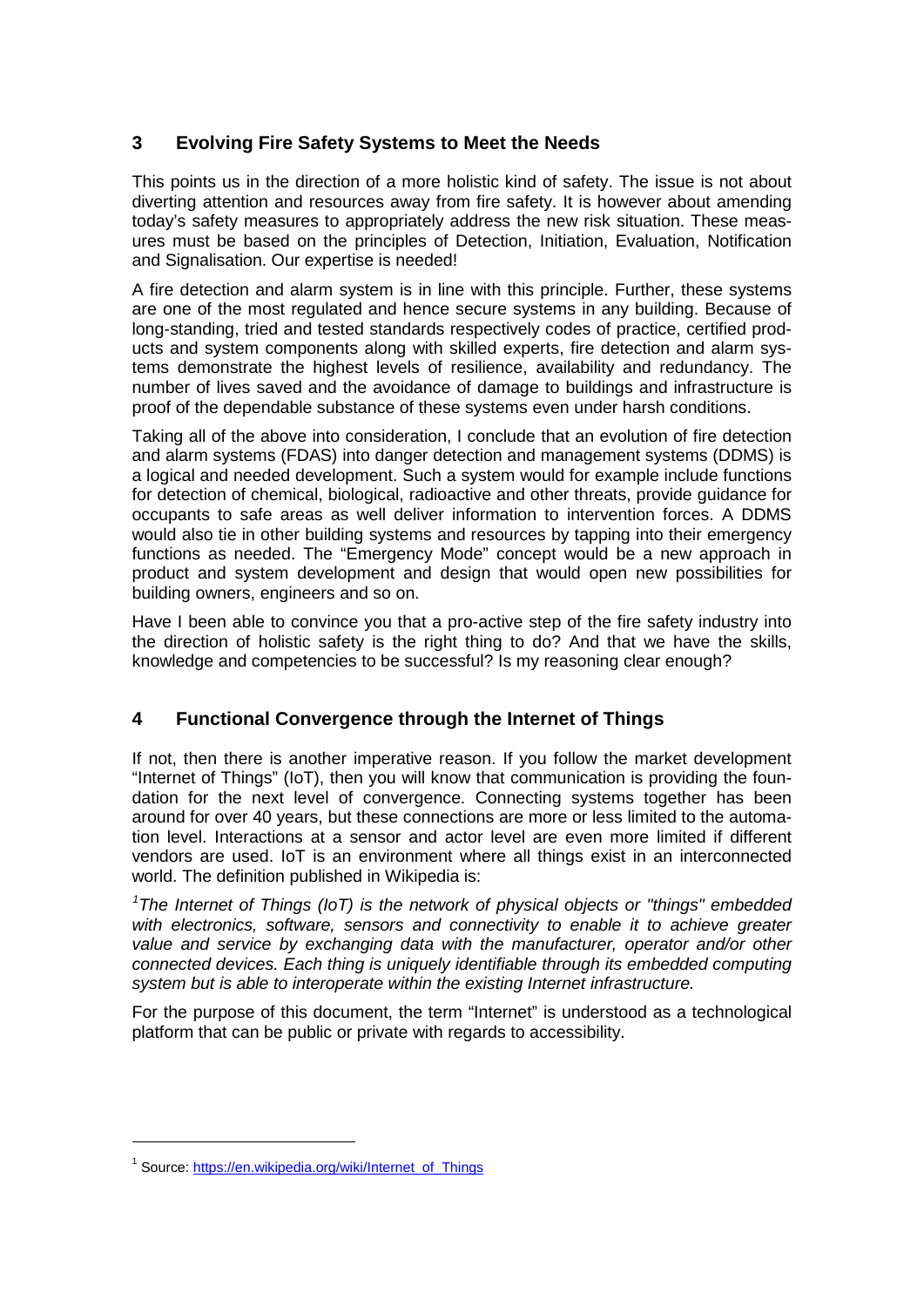This video gives insight into how our lives could change in the foreseeable years to come:<sup>2</sup>"Internet of Things - Imagine everything was linked" come:<sup>[2](#page-5-1)</sup>"Internet - Imagine everything <http://youtu.be/qfhcPvwzJF0>

IoT is to a greater part still a vision and hence not a widely spread reality. However, the direction is clear and the steps towards this new world are not only taking place now, but they are impacting the fire safety industry just to mention one of many. Data centres are where this vision is quickly being developed and implemented. They demonstrate the potential to be representative of the wider market making them ideal "IoT Incubators". Within the complete data centre management, fire safety systems are one function amongst others. The argument of codes and standards in light of a heightened demand for data centres cannot be an option for the fire safety industry to defend its realm. This also holds true for security, building automation, power management and so on.

Based on this example alone, the fire detection and alarm industry is faced with the decision of being a Leader or a Follower. As outlined earlier in this document, the fire safety industry has the skills, knowledge and competencies, moreover the experience to establish a leadership position in defining the future of safe buildings, which is a prerequisite for safe cities. There can be no misunderstanding that if our industry does not respond to this call, then others will.

#### <span id="page-5-0"></span>**5 The Relevant Points**

The summary of the relevant points is:

- 1. The people in the fire safety industry have the expertise and a proven track record for safeguarding lives and property.
- 2. The 21<sup>st</sup> century society is confronted with major risk dynamics due to technological advances, urbanisation, growing and aging population, and increasing complexity in the types and sources of dangers.
- 3. The evolution of fire detection and alarm systems into danger detection and management systems is a logical and needed development.
- 4. The convergence of systems is a reality for all building technologies including fire safety. The "Internet of Things" outlines the path into a world of connected things, which is a pre-requisite for safe cities.

What could be the next step?

-

<span id="page-5-1"></span><sup>&</sup>lt;sup>2</sup> Source[: https://joinup.ec.europa.eu/elibrary/video/internet-things-europe-movie-imagine-everything-was](https://joinup.ec.europa.eu/elibrary/video/internet-things-europe-movie-imagine-everything-was-linked)[linked](https://joinup.ec.europa.eu/elibrary/video/internet-things-europe-movie-imagine-everything-was-linked)